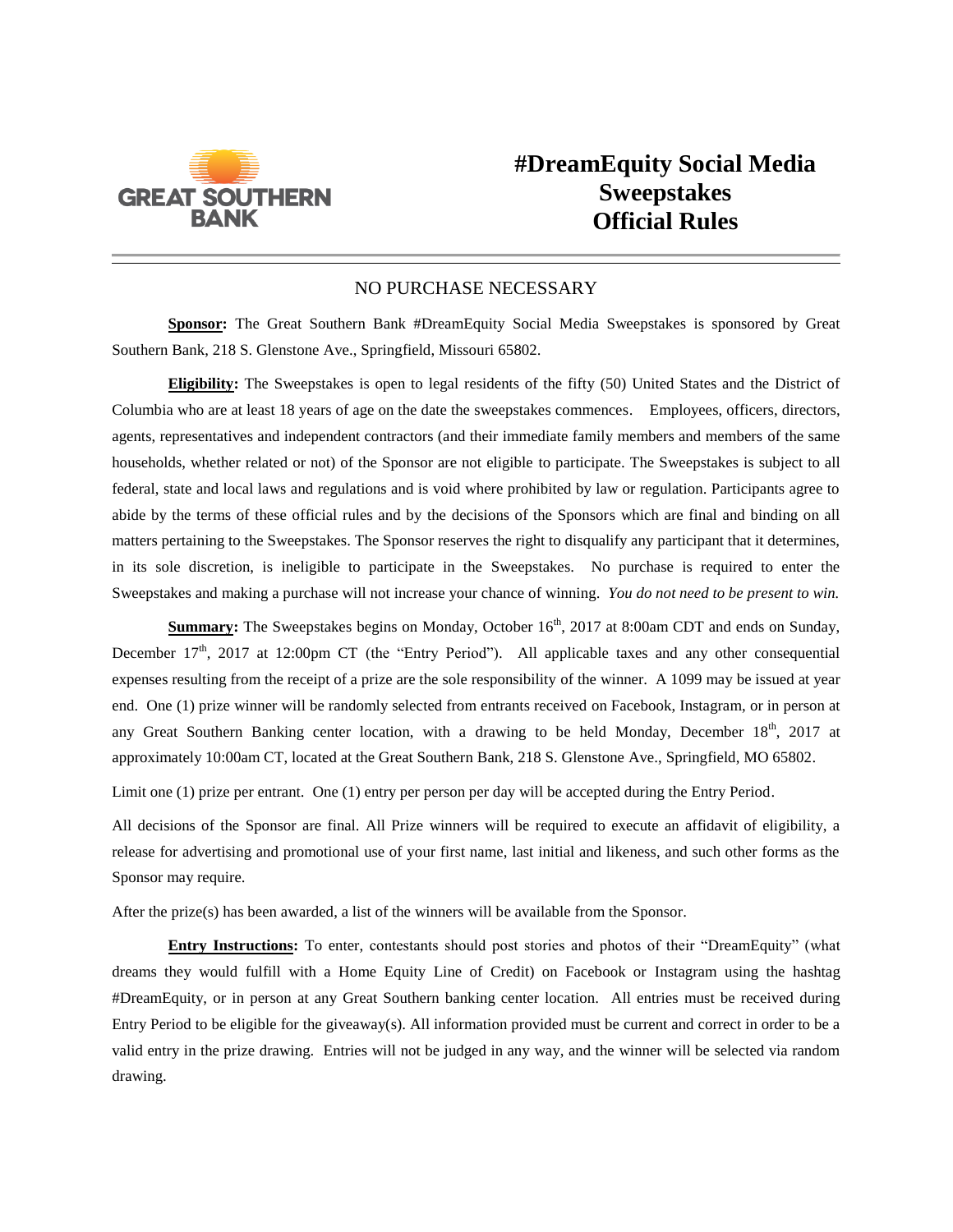All entries become the exclusive property of the Sponsor. No entries will be acknowledged or returned. Proof of sending or submission will not be deemed to be proof of receipt by Sponsor. Sponsor is not responsible for lost, late, incomplete, invalid, unintelligible, illegible, misdirected or postage-due entries, which will be disqualified.

**Social Network Disclaimer**: A Facebook or Instagram account may be required to enter. If you don't already have a Facebook or Instagram account, visit www.facebook.com or www.instagram.com to create one. It is free to create an account. By entering this sweepstakes, entrants release Facebook and Instagram from any liability resulting from their participation and acknowledge that this promotion is in no way sponsored, endorsed or administered by, or associated with Facebook or Instagram. You understand that you are providing your information to Great Southern Bank and not to Facebook or Instagram. By participating via the Facebook or Instagram platforms, participants are also subject to the data policies and terms of use of Facebook and Instagram, which are available on each site, respectively.

**Prizes:** Prizes include one (1) Great Southern Bank Gift Card with a total retail value of \$500.00 US Dollars. Prizes listed are the minimum value of prizes that will be awarded. Unclaimed prizes will be forfeited. All prizes won will be awarded within 72 hours of the conclusion of the Entry Period. No substitution or cash alternatives for prizes allowed, except by Sponsor in the event of prize unavailability. No transfer or assignment of prizes is permitted. Prizes will not be replaced if lost or stolen. All taxes on prizes and incidental expenses not mentioned herein are the sole responsibility of the winners.

Prize winners will be notified via private and public message on Facebook or Instagram and/or email within ten (10) days after the Sweepstakes prize drawing and will be given ten (10) days to confirm receipt if notified by mail or email. If a prize is not claimed within ten (10) days of notification or if a selected winner is found not to meet all of these Sweepstakes rules, sponsor reserves the right to select a different entrant to receive the prize. If another prize winner is selected, any previously selected winners will have no rights to the Prize, or any other Sweepstakes benefits. This process may be repeated until the Prize for each Sweepstakes has been awarded to a fully-qualifying entrant. Prize winners may be required to execute and return an Affidavit of Eligibility and Liability Release and, unless prohibited, a Publicity Release, within 10 (days) of being notified that they are a winner. Non-Compliance with this time period may result in disqualification and selection of an alternate winner. Acceptance of a prize constitutes permission for the Sponsor to use winners' names and likenesses for advertising and promotional purposes without additional compensation unless prohibited by law.

**Cost and Odds of Winning:** There is no cost to participate in the Sweepstakes. No purchase is necessary and purchase will not increase the odds of winning. Odds of winning depend on number of entries received.

**Limitation of Liability:** If for any reason the Sweepstakes is not capable of running as planned, including infection by computer virus, bugs, tampering, unauthorized intervention, fraud, technical failures, or any other causes which corrupt or affect the administration, security, fairness, integrity, or proper conduct of the Sweepstakes, the Sponsors reserve the right, in their sole discretion, to disqualify any individual who tampers with the Sweepstakes, and to cancel, terminate, modify or suspend the Sweepstakes. Sponsors assume no responsibility for any error, omission, interruption, deletion, defect, delay in operation or transmission, communications line failure, theft or destruction or unauthorized access to, or alteration of, entries. Sponsors are not responsible for problems or